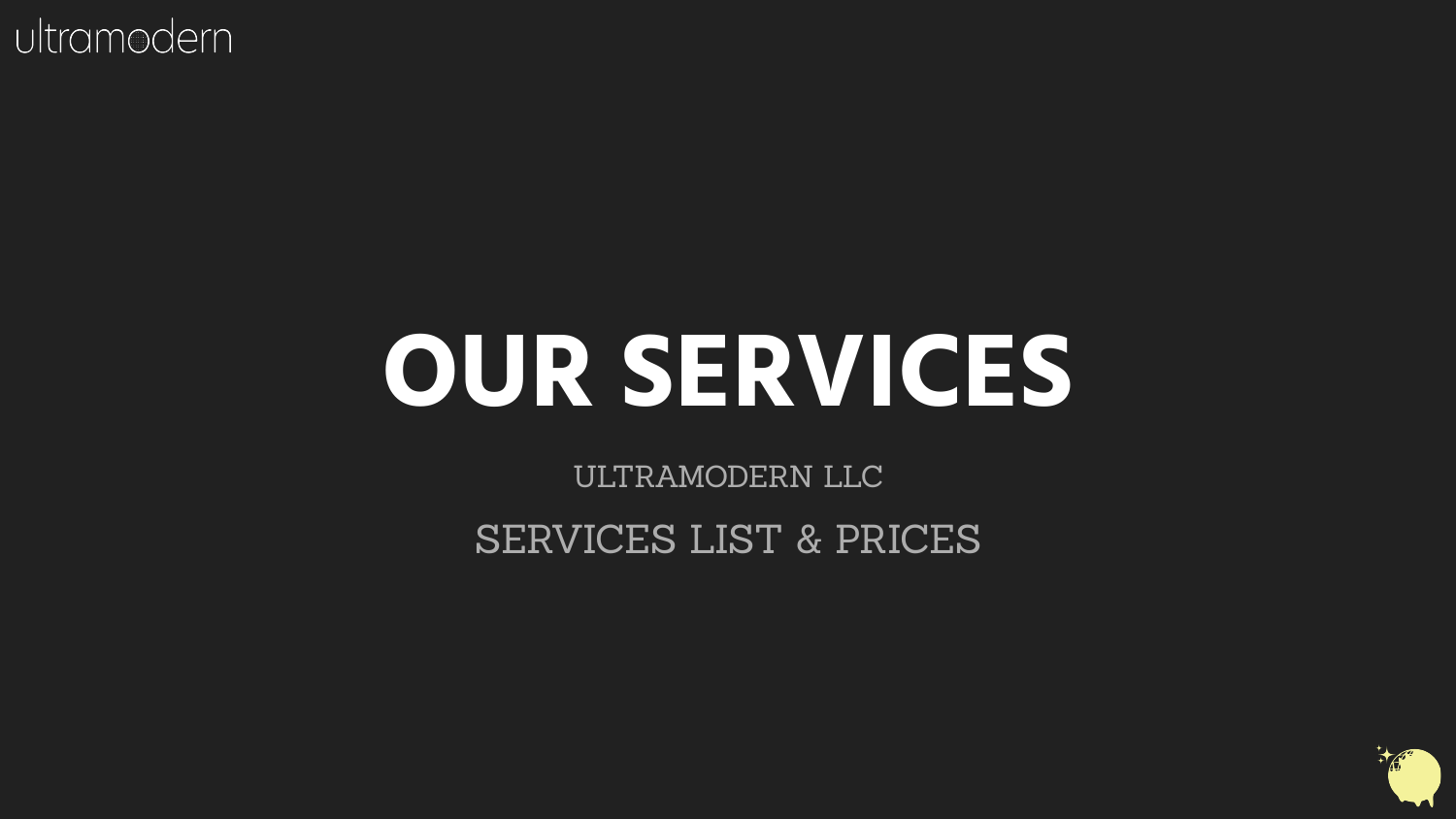## **BASE WEBSITE**

## \$2,500.00

**PACKAGE INCLUDES:**

**2 Hour Brainstorm**

**2 Hour "how to" Tutorial** 

**Mobile Responsive**

**Social Media Integration** 

**Contact/Lead Capture Forms** 

**Page Speed Optimization** 

**Search Enabled on Site** 

**Search Engine Indexed** 

**Website Security** 

**Standard 2 page site: Home, Contact**

**Additional pages \$300 ea.** 

**Additional Options:**

**ADA Compliance - ask for price**

**Built with AMP - ask for price** 

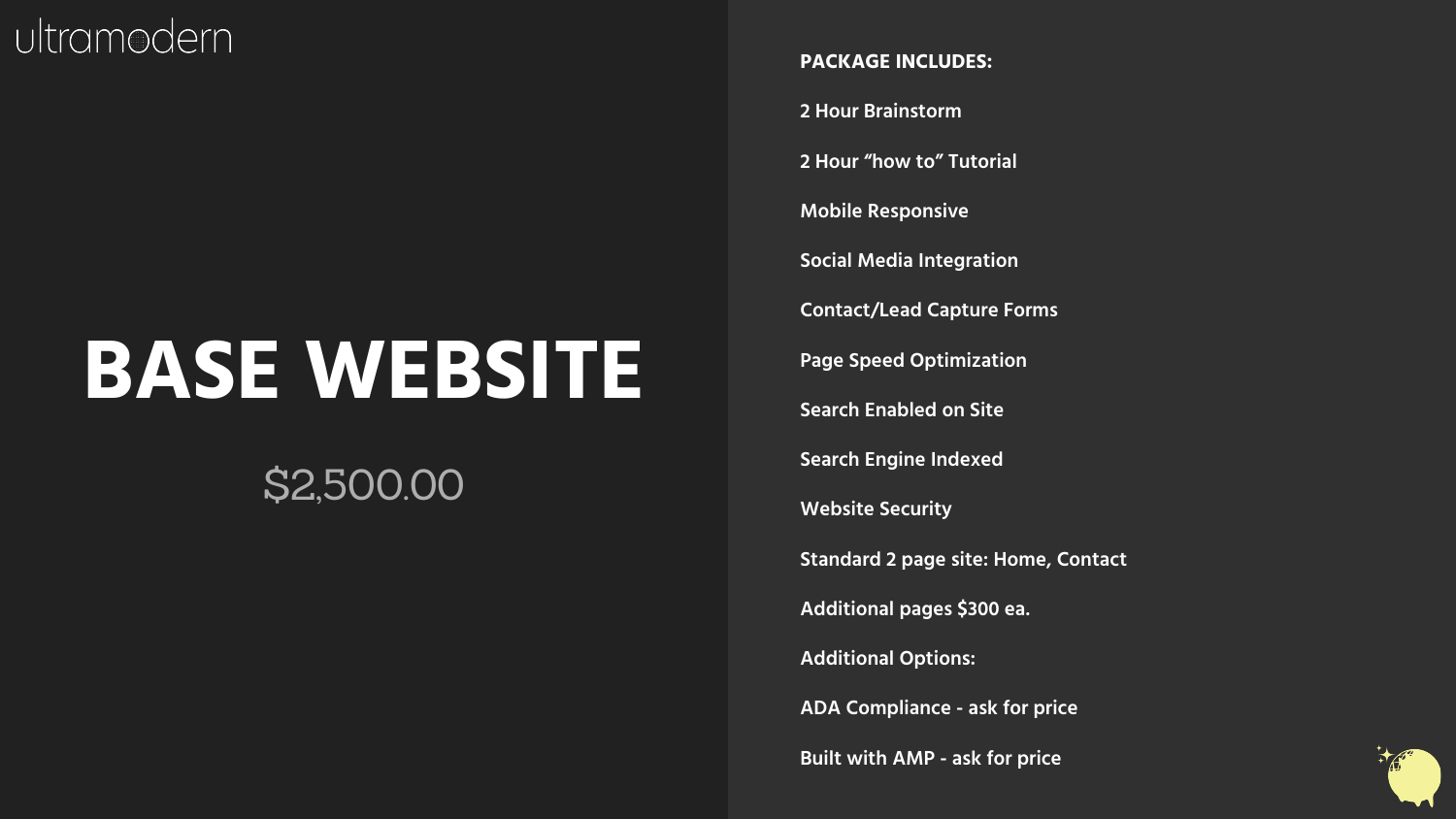## **CUSTOM DESIGNED WEBSITE**

### \$8,500.00

#### **PACKAGE INCLUDES:**

**Everything included in base website package** 

**Truly unique design**

**Ultramodern animations**

**Additional pages \$500 ea.**

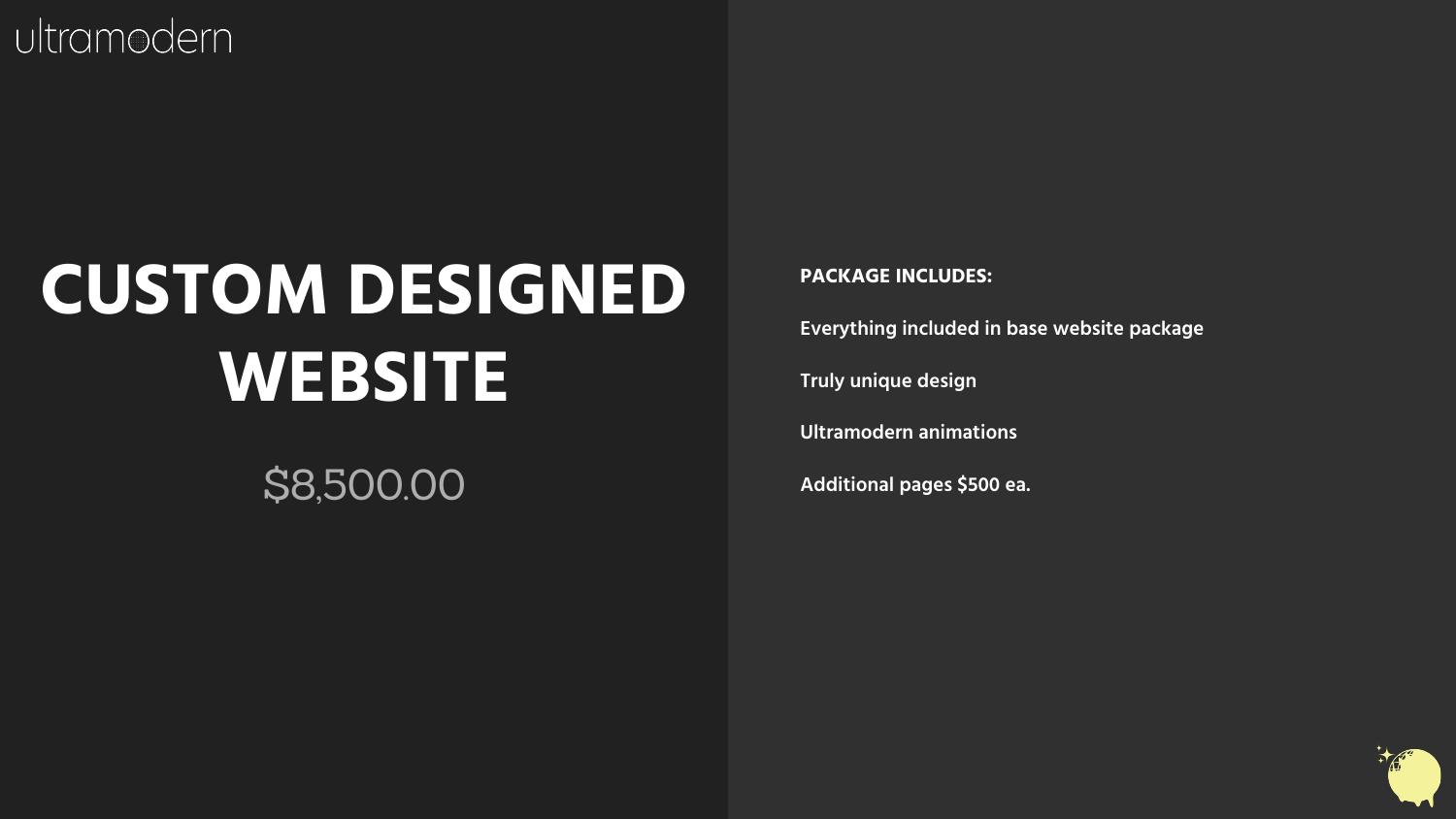# **STRATEGY & BRANDING**

### \$3,500.00

#### **PACKAGE INCLUDES:**

**Brand Story - positioning / mission / values** 

**Moodboard - voice / tone**

**Stylescape - look / feel**

**Color Palette**

**Logo Design - 2 Initial concepts + 2 rounds of revisions** 

**Brand Styleguide**

**Social Media Banners**

**Email Signatures**

**Business Card Design**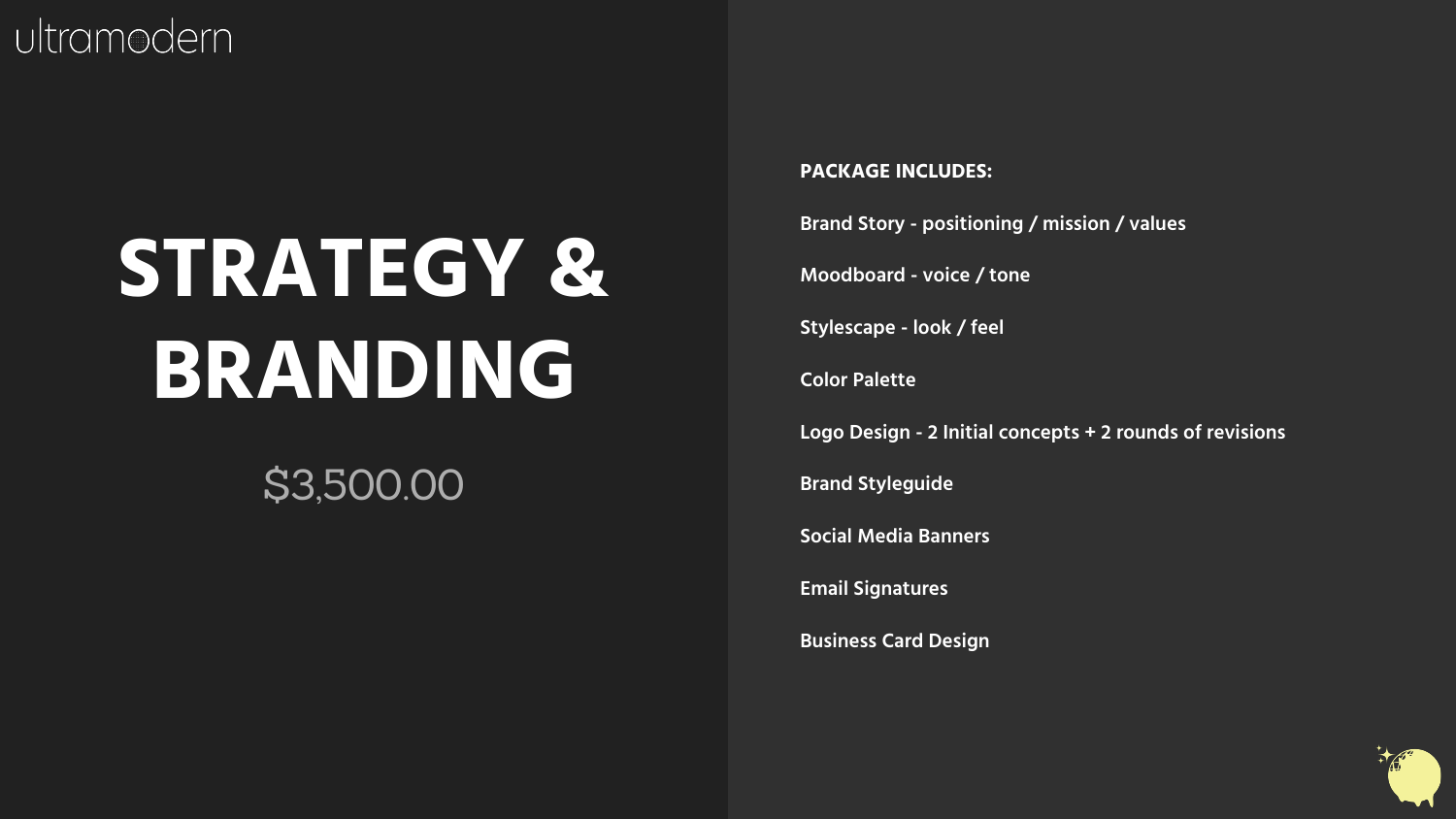## **MANAGEMENT & MAINTENANCE**

#### \$241.00 / MO.

#### **PACKAGE INCLUDES:**

**Weekly updates for the WordPress core software, your theme files, and your plugin files**

**Advanced Site Monitoring**

**Speed and Performance Checks through Google Lighthouse** 

**Advanced Page Caching**

**Global Region Performance** 

**Development and Test Sites** 

**Website file and database backups**